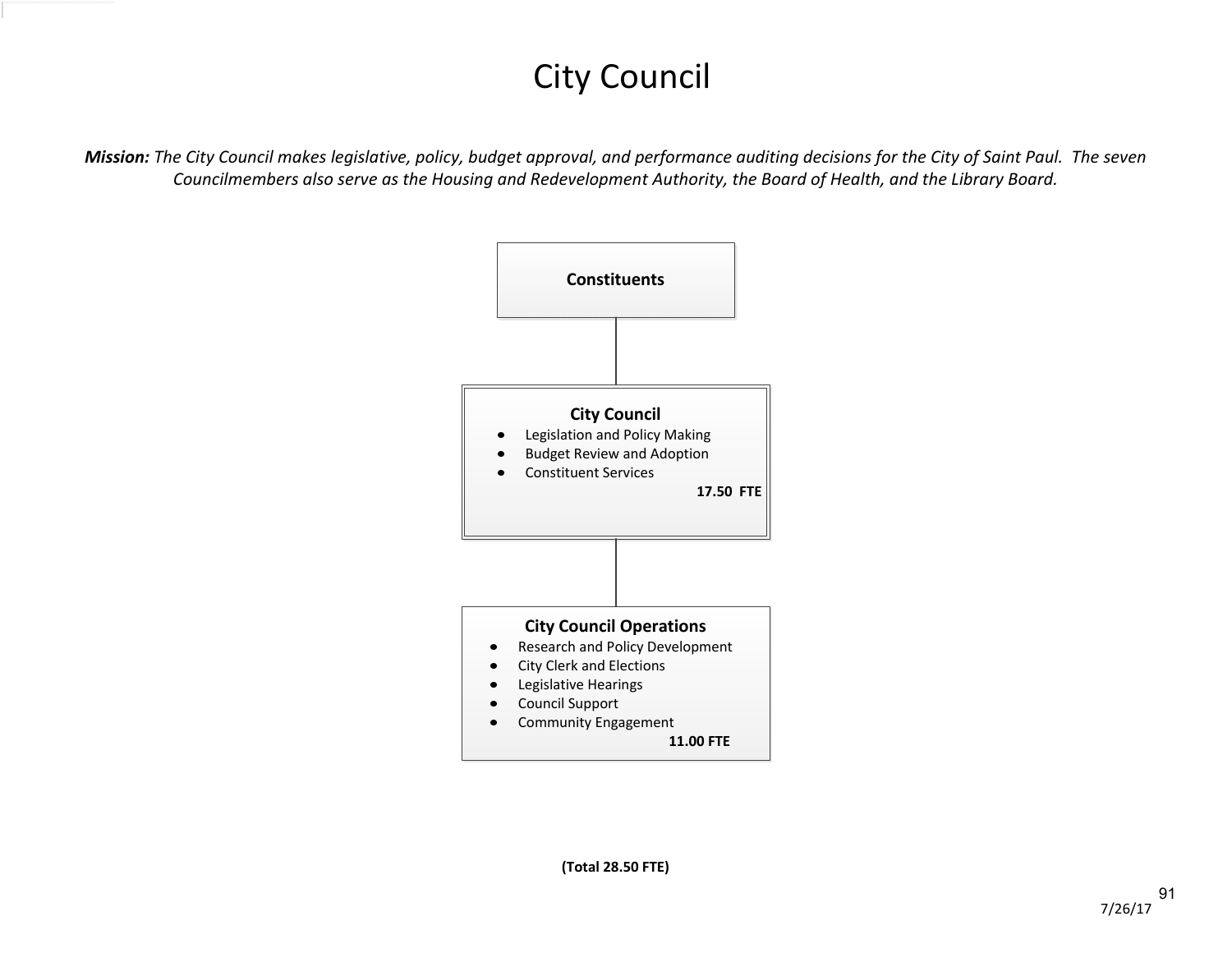## **2018 Proposed Budget City Council**

### **Department Description:**

The City Council makes legislative, policy, budget, and performance auditing decisions for the City of Saint Paul. The seven Councilmembers also serve as the Housing and Redevelopment Authority, the Library Board, and the Board of Health.

The City Clerk is responsible for maintaining and preserving the records of the City Council from 1854 to the present.



- There are seven part-time Councilmembers representing the seven wards of the City.
- Councilmembers are elected by wards to serve four-year terms.
- The current term ends on December 31st, 2019.

● Considered over 2,100 legislative items annually as part of the weekly City Council meetings.

● Contracted with over 30 local non-profits to provide services to residents.

● Legislative hearing officers conducted hearings on more than 1,000 matters, including assessments, license applications, and nuisance issues.

● The District Council Coordinator provided support services to Saint Paul's 17 recognized neighborhood groups or district councils. Services included information and referral, training and support for district council staff and board members and coordinating joint neighborhood projects.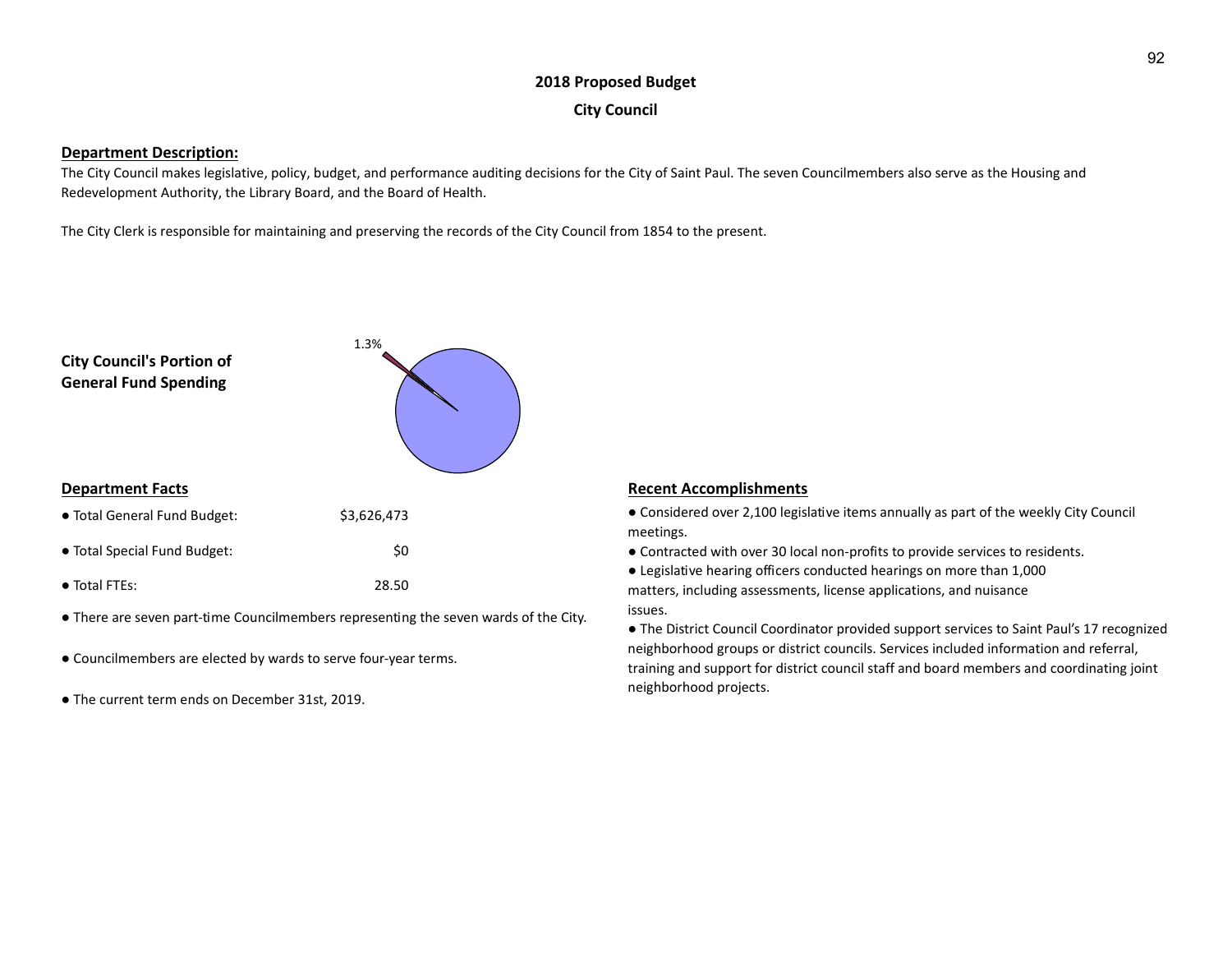## **2018 Proposed Budget**

## **City Council**

## **Fiscal Summary**

|                  |                   | 2016<br>Actual | 2017<br>Adopted | 2018<br>Proposed | Change                   | % Change | 2017<br>Adopted<br><b>FTE</b> | 2018<br>Proposed<br><b>FTE</b> |
|------------------|-------------------|----------------|-----------------|------------------|--------------------------|----------|-------------------------------|--------------------------------|
| Spending         |                   |                |                 |                  |                          |          |                               |                                |
|                  | 100: General Fund | 3,226,770      | 3,436,050       | 3,626,473        | 190,423                  | 5.5%     | 28.50                         | 28.50                          |
|                  | Total             | 3,226,770      | 3,436,050       | 3,626,473        | 190,423                  | 5.5%     | 28.50                         | 28.50                          |
|                  |                   |                |                 |                  |                          |          |                               |                                |
| <b>Financing</b> |                   |                |                 |                  |                          |          |                               |                                |
|                  | 100: General Fund | 368,363        | 368,095         | 368,095          | $\overline{\phantom{a}}$ | 0.0%     |                               |                                |
|                  | Total             | 368,363        | 368,095         | 368,095          | $\overline{\phantom{a}}$ | $0.0\%$  |                               |                                |
|                  |                   |                |                 |                  |                          |          |                               |                                |

## **Budget Changes Summary**

The Saint Paul City Council operations budget will continue to support the work of the City's Legislative body in 2018. The increase in the 2018 proposed budget is due to the inflationary pressures on current services provided.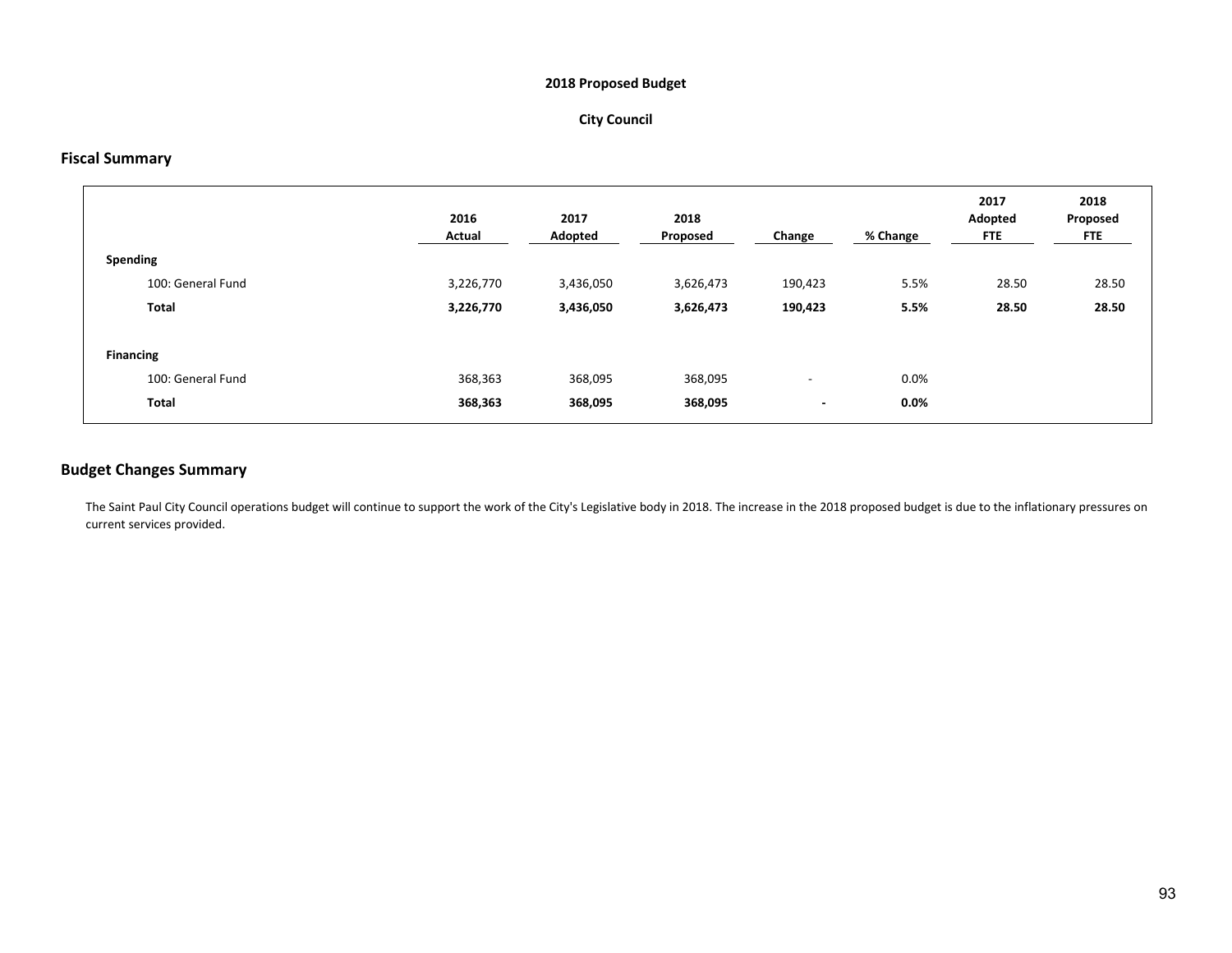## **City Council**

|                                          |           |                 | <b>Change from 2017 Adopted</b> |                          |  |
|------------------------------------------|-----------|-----------------|---------------------------------|--------------------------|--|
|                                          |           | <b>Spending</b> | <b>Financing</b>                | <b>FTE</b>               |  |
| <b>Current Service Level Adjustments</b> |           | 190,423         |                                 |                          |  |
|                                          | Subtotal: | 190,423         | $\overline{\phantom{0}}$        | $\overline{\phantom{0}}$ |  |
|                                          |           |                 |                                 |                          |  |
| Fund 100 Budget Changes Total            |           | 190,423         | $\overline{\phantom{0}}$        | $\overline{\phantom{0}}$ |  |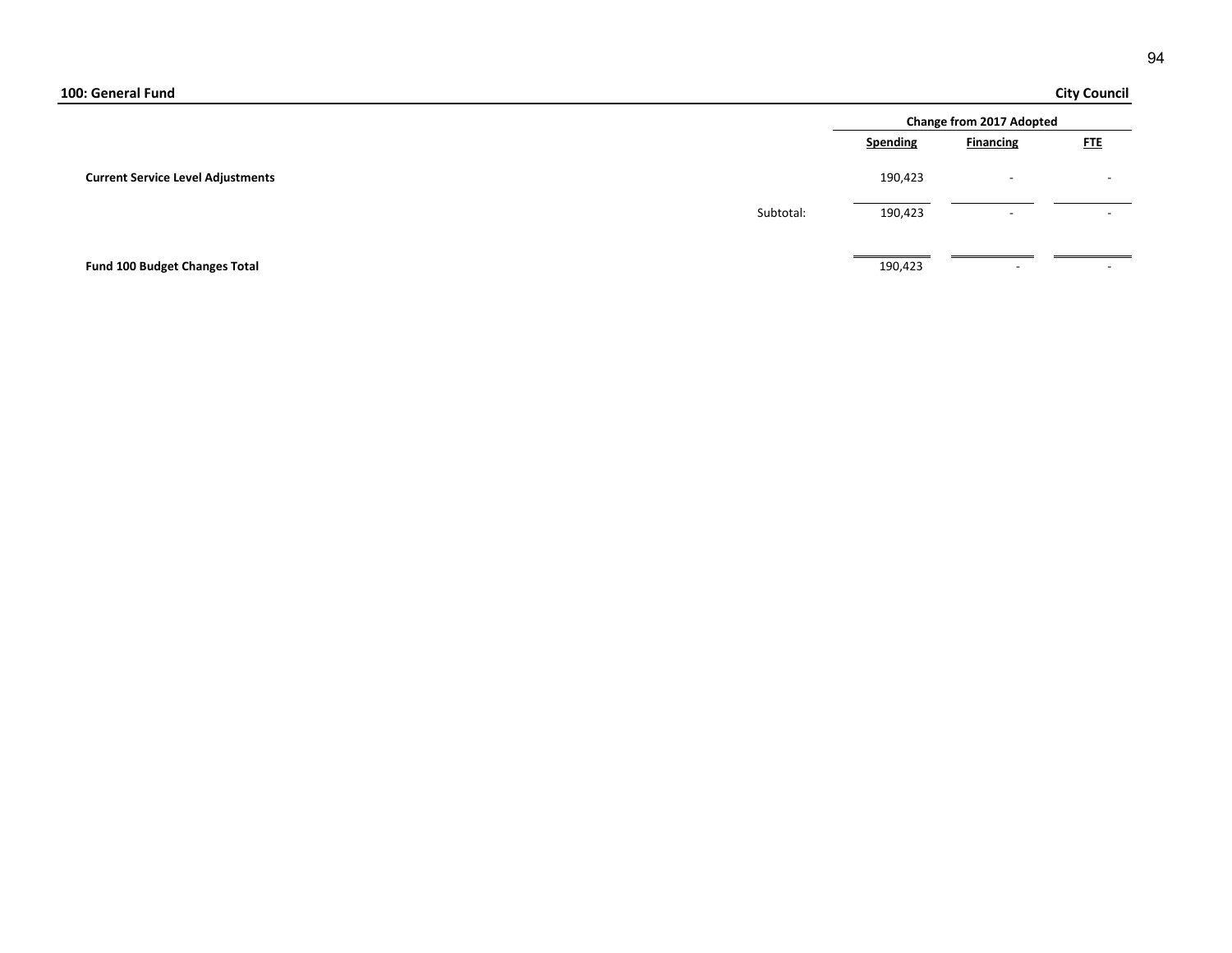# **Spending Reports**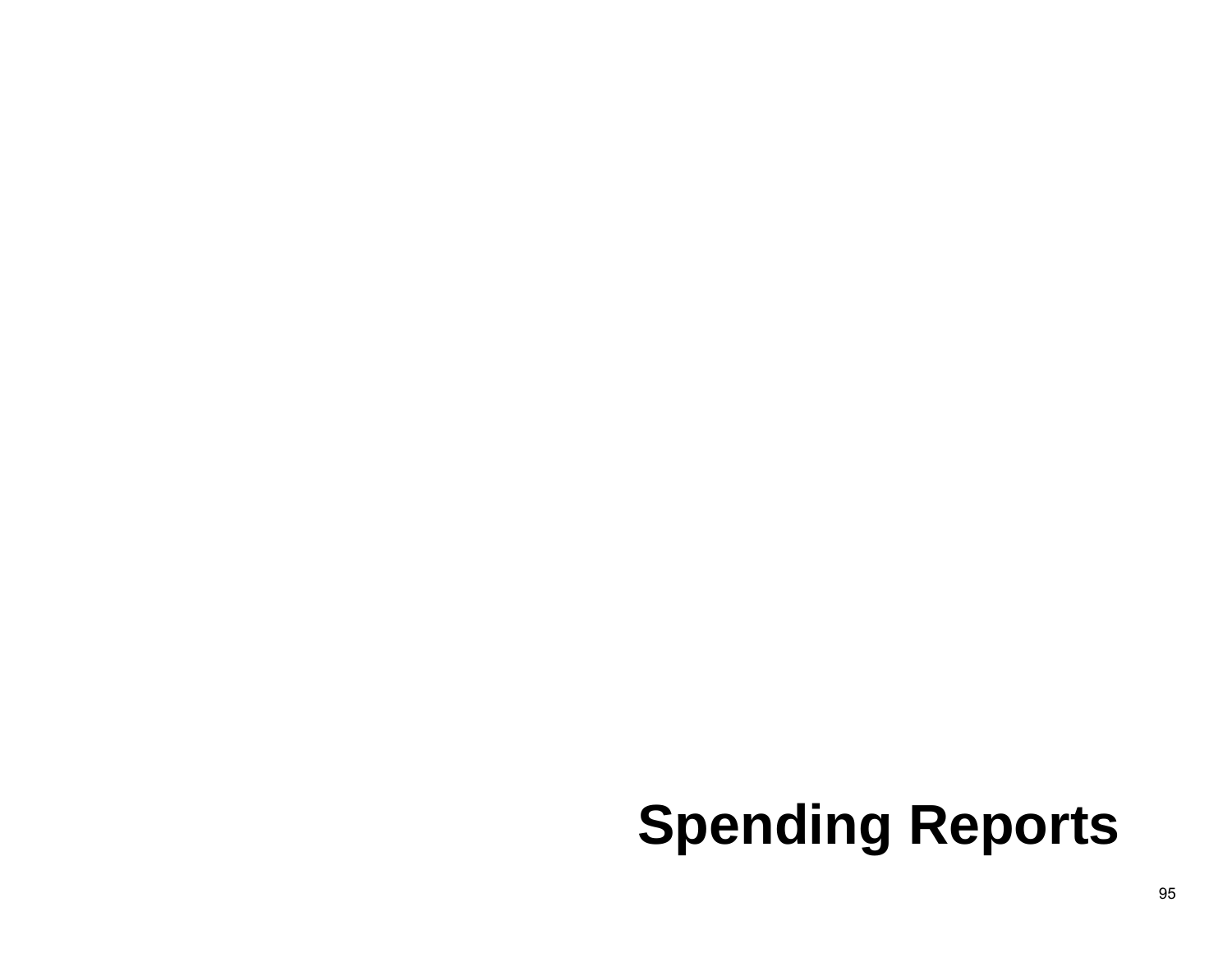## **CITY OF SAINT PAUL Department Budget Summary (Spending and Financing)**

**Department: Budget Year: 2018 CITY COUNCIL**

|                                        | 2015<br><b>Actuals</b> | 2016<br><b>Actuals</b> | 2017<br><b>Adopted</b> | 2018<br>Mayor's<br><b>Proposed</b> | <b>Change From</b><br>2017<br><b>Adopted</b> |
|----------------------------------------|------------------------|------------------------|------------------------|------------------------------------|----------------------------------------------|
| <b>Spending by Fund</b>                |                        |                        |                        |                                    |                                              |
| <b>CITY GENERAL FUND</b>               | 2,993,893              | 3,226,770              | 3,436,050              | 3,626,473                          | 190,423                                      |
| <b>GENERAL GOVT SPECIAL PROJECTS</b>   | 16,730                 | 364                    |                        |                                    |                                              |
| <b>TOTAL SPENDING BY FUND</b>          | 3,010,623              | 3,227,134              | 3,436,050              | 3,626,473                          | 190,423                                      |
| <b>Spending by Major Account</b>       |                        |                        |                        |                                    |                                              |
| <b>EMPLOYEE EXPENSE</b>                | 2,797,544              | 3,030,931              | 3,188,929              | 3,379,352                          | 190,423                                      |
| <b>SERVICES</b>                        | 130,327                | 117,427                | 158,141                | 158,141                            |                                              |
| <b>MATERIALS AND SUPPLIES</b>          | 80,144                 | 78,776                 | 88,280                 | 88,280                             |                                              |
| <b>ADDITIONAL EXPENSES</b>             | 20                     |                        | 700                    | 700                                |                                              |
| OTHER FINANCING USES                   | 2,587                  |                        |                        |                                    |                                              |
| <b>TOTAL SPENDING BY MAJOR ACCOUNT</b> | 3,010,623              | 3,227,134              | 3,436,050              | 3,626,473                          | 190,423                                      |
| <b>Financing by Major Account</b>      |                        |                        |                        |                                    |                                              |
| <b>LICENSE AND PERMIT</b>              | 400                    | 400                    |                        |                                    |                                              |
| <b>CHARGES FOR SERVICES</b>            | 105,773                | 98,516                 | 100,540                | 100,540                            |                                              |
| MISCELLANEOUS REVENUE                  | 15,115                 | 11,285                 |                        |                                    |                                              |
| OTHER FINANCING SOURCES                | 270,142                | 267,555                | 267,555                | 267,555                            |                                              |
| TOTAL FINANCING BY MAJOR ACCOUNT       | 391,430                | 377,756                | 368,095                | 368,095                            |                                              |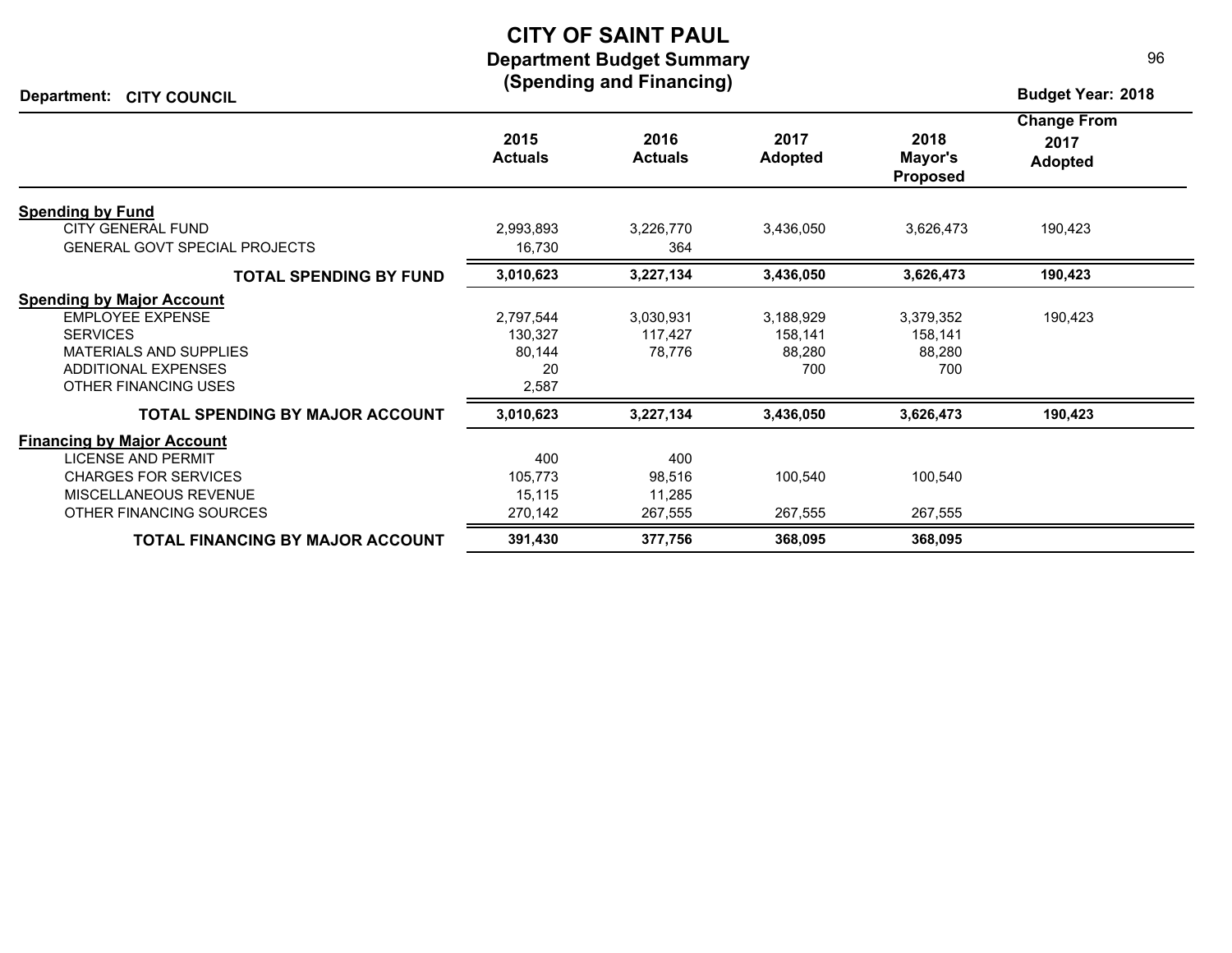## **CITY OF SAINT PAUL Spending Plan by Department**

#### **Department: Fund: Budget Year: 2018 CITY COUNCIL CITY GENERAL FUND**

|                                                                   |                                                       | 2015<br><b>Actuals</b>                        | 2016<br><b>Actuals</b>         | 2017<br><b>Adopted</b>                | 2018<br>Mayor's<br><b>Proposed</b>    | <b>Change From</b><br>2017<br><b>Adopted</b> |
|-------------------------------------------------------------------|-------------------------------------------------------|-----------------------------------------------|--------------------------------|---------------------------------------|---------------------------------------|----------------------------------------------|
|                                                                   | <b>Spending by Major Account</b>                      |                                               |                                |                                       |                                       |                                              |
| <b>EMPLOYEE EXPENSE</b><br><b>SERVICES</b><br>ADDITIONAL EXPENSES | <b>MATERIALS AND SUPPLIES</b><br>OTHER FINANCING USES | 2,797,544<br>113,598<br>80,144<br>20<br>2,587 | 3,030,931<br>117,063<br>78,776 | 3,188,929<br>158,141<br>88,280<br>700 | 3,379,352<br>158,141<br>88,280<br>700 | 190,423                                      |
|                                                                   | <b>Total Spending by Major Account</b>                | 2,993,893                                     | 3,226,770                      | 3,436,050                             | 3,626,473                             | 190,423                                      |
|                                                                   | <b>Spending by Accounting Unit</b>                    |                                               |                                |                                       |                                       |                                              |
| 10010100<br>10010105                                              | CITY COUNCIL LEGISLATIVE<br><b>RECORDS MANAGEMENT</b> | 2,832,422<br>161,471                          | 3,058,467<br>168,303           | 3,238,619<br>197,431                  | 3,415,790<br>210,683                  | 177,171<br>13,251                            |
|                                                                   | <b>Total Spending by Accounting Unit</b>              | 2,993,893                                     | 3,226,770                      | 3,436,050                             | 3,626,473                             | 190,423                                      |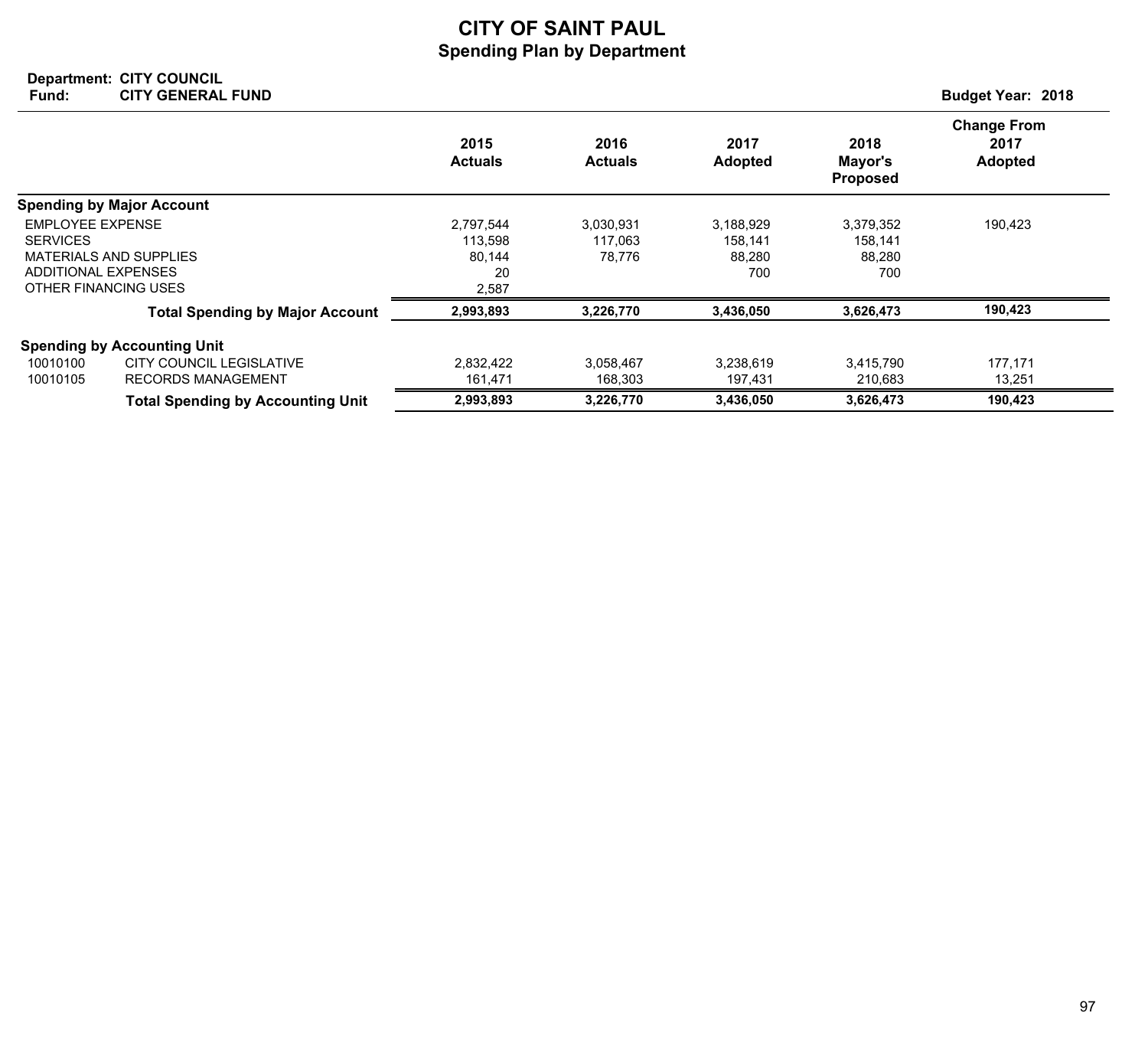## **CITY OF SAINT PAUL Spending Plan by Department**

| Fund:           | <b>Department: CITY COUNCIL</b><br><b>GENERAL GOVT SPECIAL PROJECTS</b> |                        |                        |                        |                                    | <b>Budget Year: 2018</b>                     |
|-----------------|-------------------------------------------------------------------------|------------------------|------------------------|------------------------|------------------------------------|----------------------------------------------|
|                 |                                                                         | 2015<br><b>Actuals</b> | 2016<br><b>Actuals</b> | 2017<br><b>Adopted</b> | 2018<br>Mayor's<br><b>Proposed</b> | <b>Change From</b><br>2017<br><b>Adopted</b> |
|                 | <b>Spending by Major Account</b>                                        |                        |                        |                        |                                    |                                              |
| <b>SERVICES</b> |                                                                         | 16,730                 | 364                    |                        |                                    |                                              |
|                 | <b>Total Spending by Major Account</b>                                  | 16,730                 | 364                    |                        |                                    |                                              |
|                 | <b>Spending by Accounting Unit</b>                                      |                        |                        |                        |                                    |                                              |
| 21110225        | COUNCIL SPECIAL PROJECTS                                                | 16.730                 | 364                    |                        |                                    |                                              |
|                 | <b>Total Spending by Accounting Unit</b>                                | 16.730                 | 364                    |                        |                                    |                                              |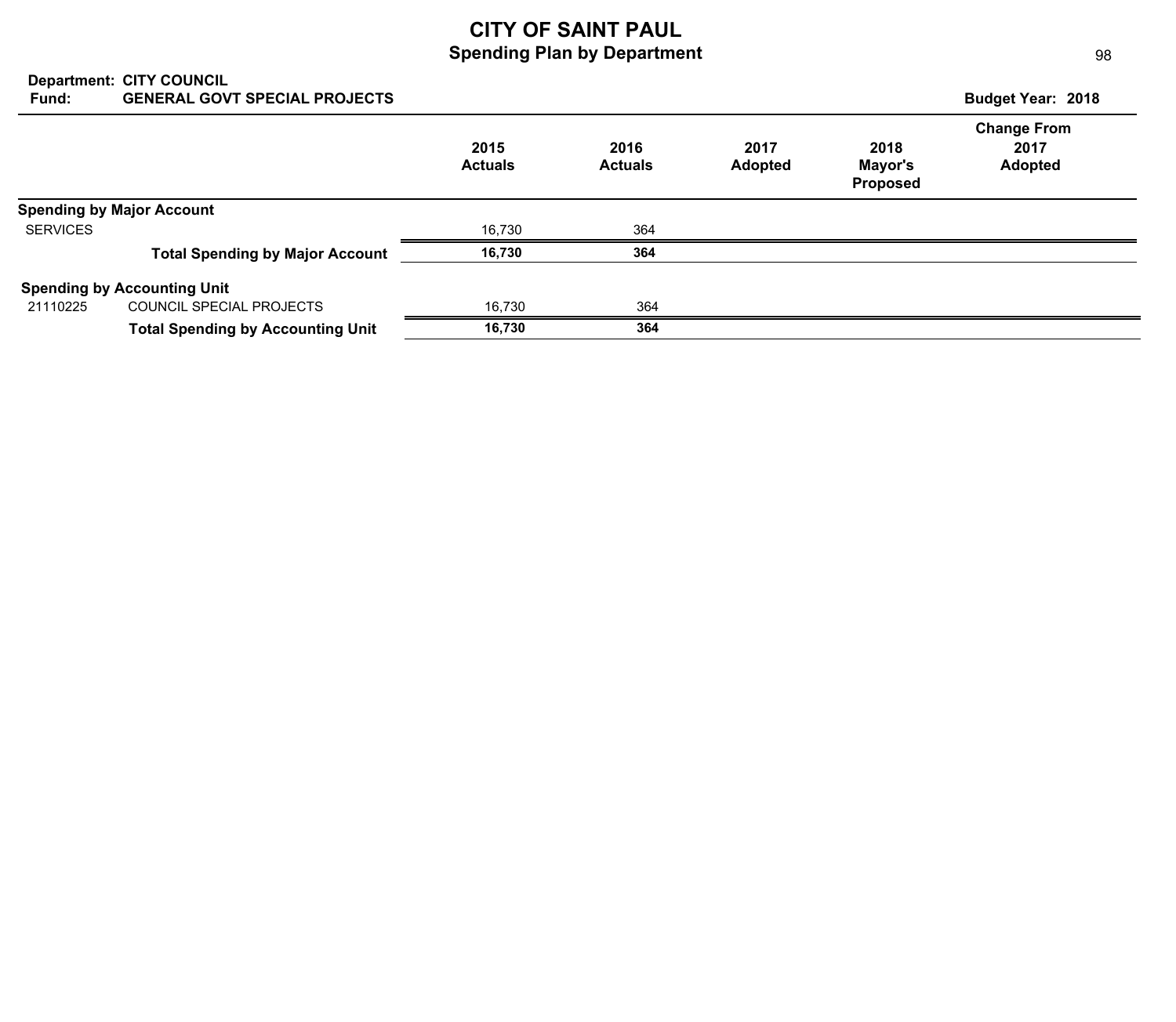# **Financing Reports**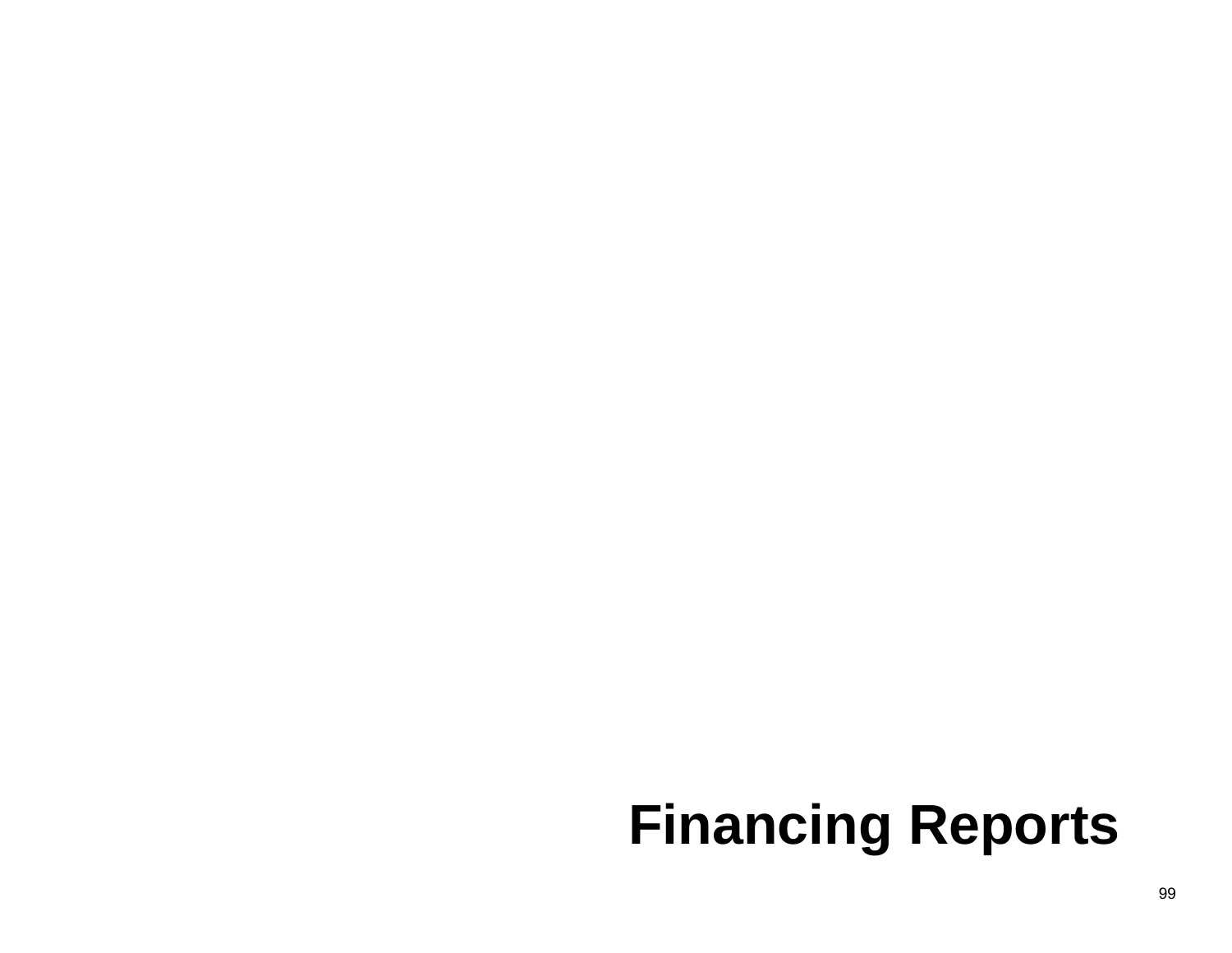## **CITY OF SAINT PAUL Financing by Company and Department**

| <b>Budget Year: 2018</b> |  |
|--------------------------|--|
|                          |  |

|                |                                          |                        |                        |                        |                                    | <b>Change From</b>     |
|----------------|------------------------------------------|------------------------|------------------------|------------------------|------------------------------------|------------------------|
| <b>Account</b> | <b>Account Description</b>               | 2015<br><b>Actuals</b> | 2016<br><b>Actuals</b> | 2017<br><b>Adopted</b> | 2018<br>Mayor's<br><b>Proposed</b> | 2017<br><b>Adopted</b> |
| 42610-0        | <b>VACATION STREET AND ALLEY</b>         | 400                    | 400                    |                        |                                    |                        |
|                | <b>TOTAL FOR LICENSE AND PERMIT</b>      | 400                    | 400                    |                        |                                    |                        |
| 44120-0        | <b>REGULATORY FEES</b>                   | 30,166                 | 29,976                 | 93,540                 | 93,540                             |                        |
| 44125-0        | <b>DISTRICT ENERGY REG FEE</b>           | 32,334                 | 32,678                 |                        |                                    |                        |
| 44130-0        | <b>DISTRICT COOLING REG FEE</b>          | 32,271                 | 32,334                 |                        |                                    |                        |
| 44190-0        | <b>MISCELLANEOUS FEES</b>                | 707                    | (4,648)                |                        |                                    |                        |
| 50125-0        | <b>APPLICATION FEE</b>                   | 10,295                 | 8,175                  | 7,000                  | 7,000                              |                        |
|                | <b>TOTAL FOR CHARGES FOR SERVICES</b>    | 105,773                | 98,516                 | 100.540                | 100,540                            |                        |
| 55505-0        | <b>OUTSIDE CONTRIBUTION DONATIONS</b>    |                        | 1,842                  |                        |                                    |                        |
| 55845-0        | <b>JURY DUTY PAY</b>                     | 115                    | 50                     |                        |                                    |                        |
|                | <b>TOTAL FOR MISCELLANEOUS REVENUE</b>   | 115                    | 1,892                  |                        |                                    |                        |
| 56225-0        | TRANSFER FR SPECIAL REVENUE FU           | 267,555                | 267,555                | 267,555                | 267,555                            |                        |
|                | <b>TOTAL FOR OTHER FINANCING SOURCES</b> | 267,555                | 267,555                | 267,555                | 267,555                            |                        |
|                | <b>TOTAL FOR CITY GENERAL FUND</b>       | 373.843                | 368,363                | 368,095                | 368,095                            |                        |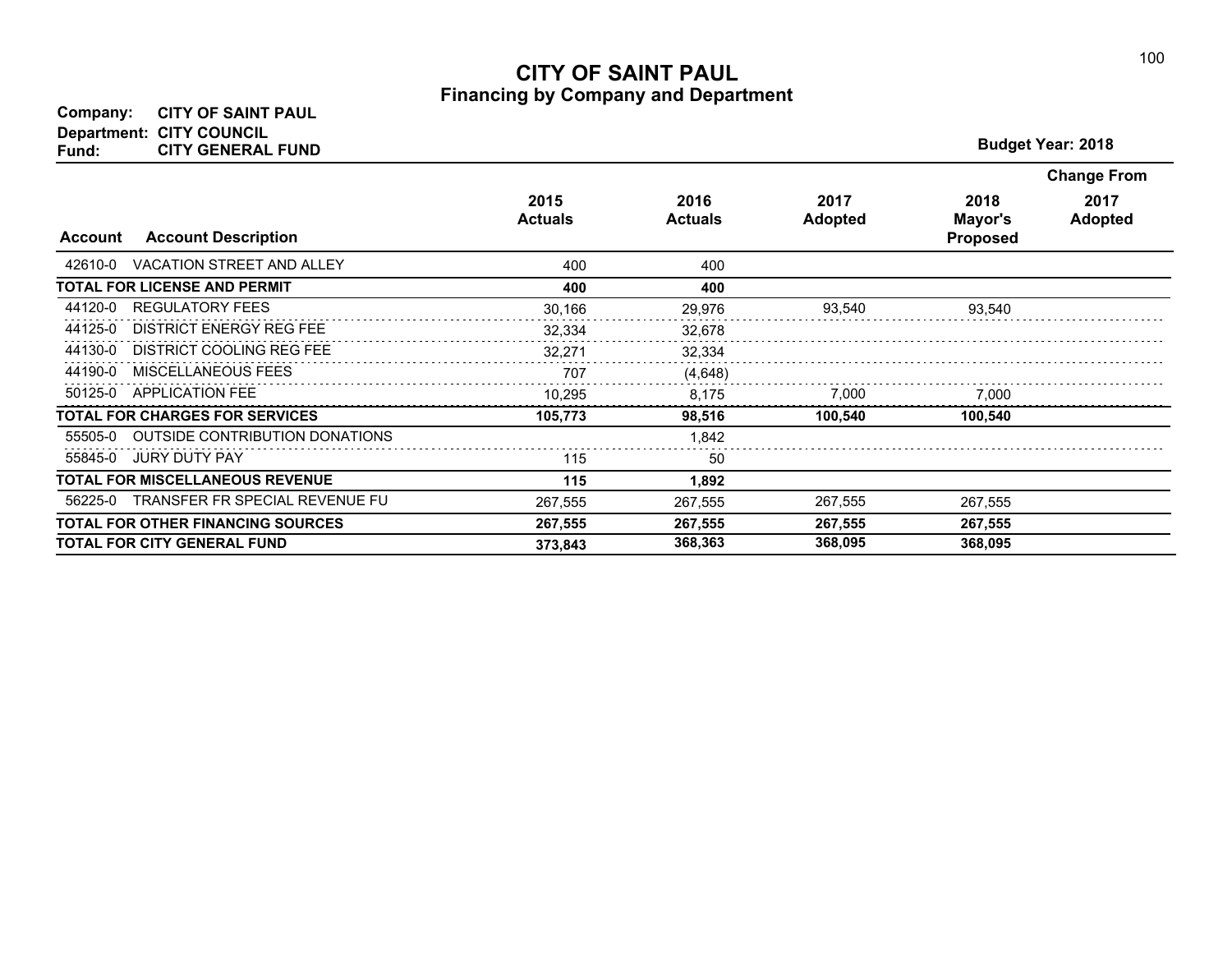## **CITY OF SAINT PAUL Financing by Company and Department**

## **Company: CITY OF SAINT PAUL Department: CITY COUNCIL**

| Department: UTT COUNCIL<br><b>GENERAL GOVT SPECIAL PROJECTS</b><br>Fund: |                        |                        |                        |                                    | <b>Budget Year: 2018</b> |
|--------------------------------------------------------------------------|------------------------|------------------------|------------------------|------------------------------------|--------------------------|
|                                                                          |                        |                        |                        |                                    | <b>Change From</b>       |
| <b>Account Description</b><br><b>Account</b>                             | 2015<br><b>Actuals</b> | 2016<br><b>Actuals</b> | 2017<br><b>Adopted</b> | 2018<br>Mayor's<br><b>Proposed</b> | 2017<br><b>Adopted</b>   |
| OUTSIDE CONTRIBUTION DONATIONS<br>55505-0                                | 15.000                 | 9,393                  |                        |                                    |                          |
| <b>TOTAL FOR MISCELLANEOUS REVENUE</b>                                   | 15.000                 | 9,393                  |                        |                                    |                          |
| TRANSFER FR GENERAL FUND<br>56220-0                                      | 2.587                  |                        |                        |                                    |                          |
| <b>TOTAL FOR OTHER FINANCING SOURCES</b>                                 | 2,587                  |                        |                        |                                    |                          |
| TOTAL FOR GENERAL GOVT SPECIAL PROJECTS                                  | 17,587                 | 9,393                  |                        |                                    |                          |
| <b>TOTAL FOR CITY COUNCIL</b>                                            | 391,430                | 377,756                | 368,095                | 368,095                            |                          |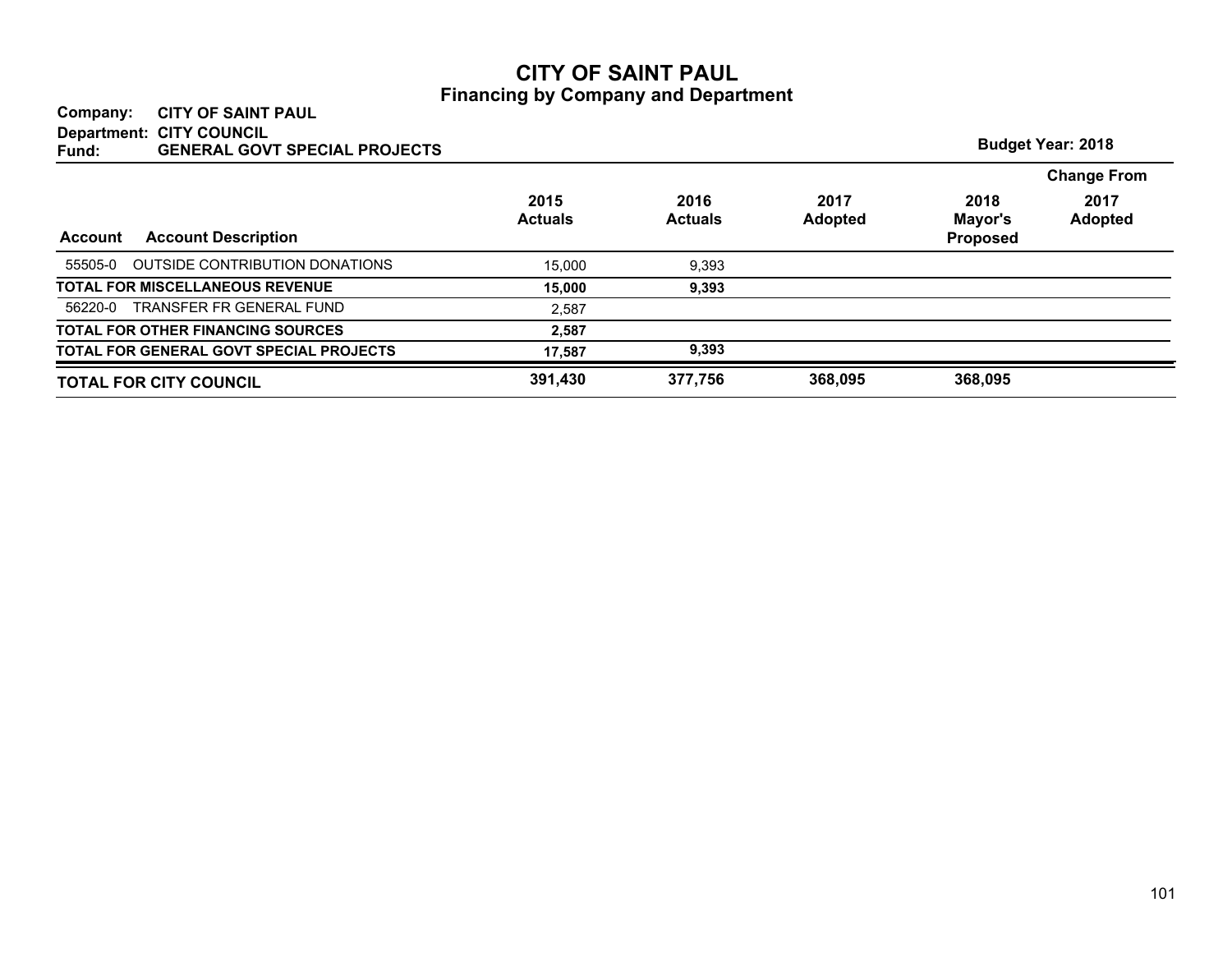## **CITY OF SAINT PAUL Financing Plan by Department**

#### **Department: Fund: Budget Year: 2018 CITY COUNCIL CITY GENERAL FUND**

|                             |                                           | 2015<br><b>Actuals</b> | 2016<br><b>Actuals</b> | 2017<br><b>Adopted</b> | 2018<br>Mayor's<br><b>Proposed</b> | <b>Change From</b><br>2017<br><b>Adopted</b> |
|-----------------------------|-------------------------------------------|------------------------|------------------------|------------------------|------------------------------------|----------------------------------------------|
|                             | <b>Financing by Major Account</b>         |                        |                        |                        |                                    |                                              |
| LICENSE AND PERMIT          |                                           | 400                    | 400                    |                        |                                    |                                              |
| <b>CHARGES FOR SERVICES</b> |                                           | 105.773                | 98,516                 | 100,540                | 100,540                            |                                              |
| MISCELLANEOUS REVENUE       |                                           | 115                    | 1,892                  |                        |                                    |                                              |
|                             | OTHER FINANCING SOURCES                   | 267,555                | 267,555                | 267,555                | 267,555                            |                                              |
|                             | <b>Total Financing by Major Account</b>   | 373,843                | 368,363                | 368,095                | 368,095                            |                                              |
|                             | <b>Financing by Accounting Unit</b>       |                        |                        |                        |                                    |                                              |
| 10010100                    | <b>CITY COUNCIL LEGISLATIVE</b>           | 373,543                | 368,363                | 368,095                | 368,095                            |                                              |
| 10010105                    | <b>RECORDS MANAGEMENT</b>                 | 300                    |                        |                        |                                    |                                              |
|                             | <b>Total Financing by Accounting Unit</b> | 373,843                | 368,363                | 368,095                | 368,095                            |                                              |